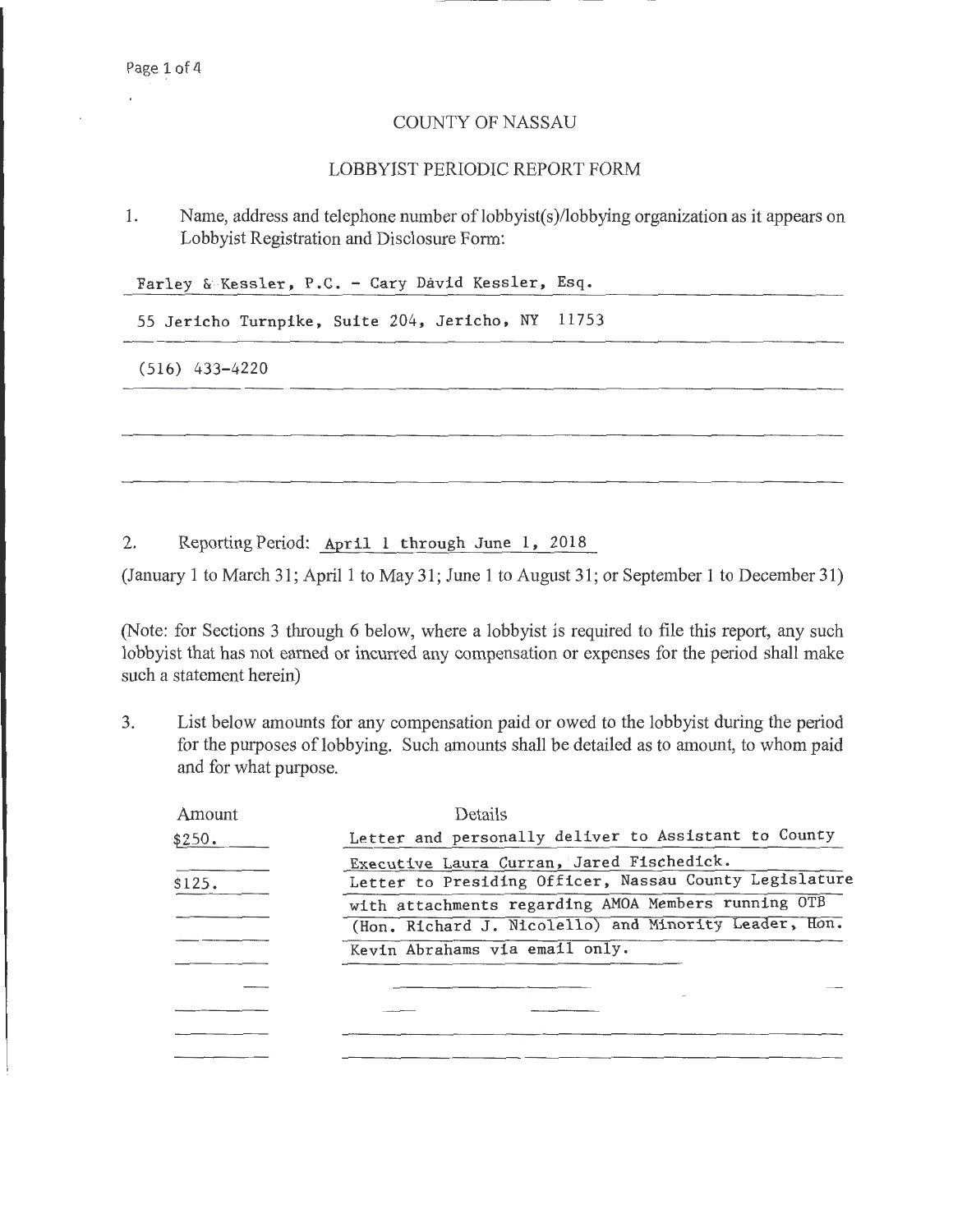l,

4. List below the cumulative total amounts earned to date for lobbying year:

\$375.

5. List below amounts for any expenses expended or incurred by the lobbyist during the period for the purposes of lobbying. Such amounts shall be detailed as to amount, to whom paid and for what purpose.

| Amount<br>\$0                                                                                                          | Details |
|------------------------------------------------------------------------------------------------------------------------|---------|
|                                                                                                                        |         |
|                                                                                                                        |         |
|                                                                                                                        |         |
|                                                                                                                        |         |
|                                                                                                                        |         |
| <b>The contract of the contract of the contract of the contract of the contract of the contract of the contract of</b> |         |
| _______                                                                                                                |         |
|                                                                                                                        |         |
|                                                                                                                        |         |

- 6. List below the cumulative total amounts expended to date for lobbying year:
	- \$0

(In lieu of completing 7 through 10 below, you may attach a copy of your Lobbyist Registration and Disclosure Form, provided the information has not changed.)

7. List whether and where the lobbyist(s)/lobbying organization is registered as a lobbyist (e.g. Nassau County, New York State):

New York State/New York City

8. Name, address and telephone number of client(s) by whom, or on whose behalf, the lobbyist is retained, employed or designated.

AMOA-NY Amusement and Music Owners Association of New York, Inc. c/o Kenneth Goldberg, President 72-10 51st Road Woodside, NY 11377 718-565-1233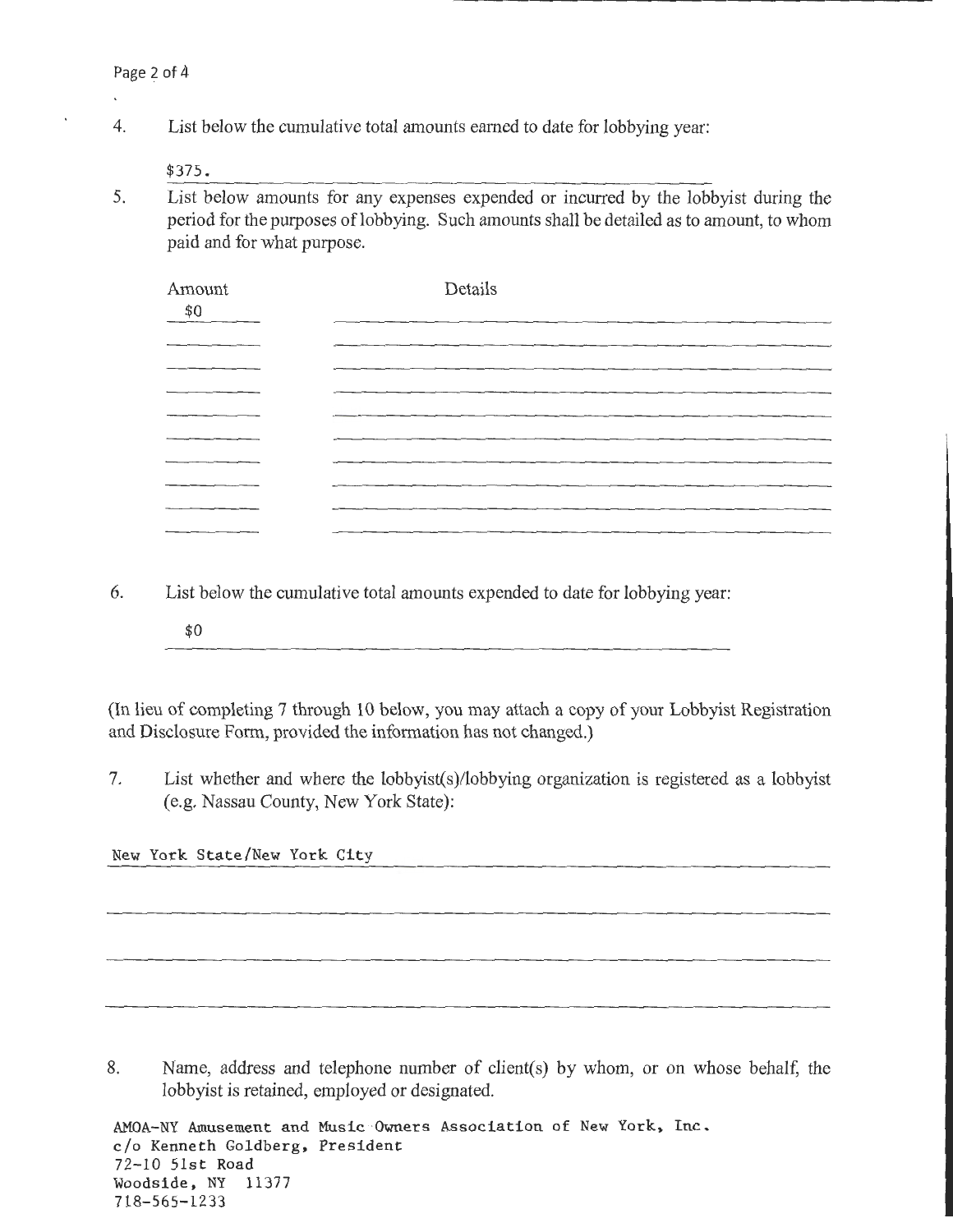$\ddot{\phantom{a}}$ 

 $\ddot{\phantom{0}}$ 

| 9. | Describe lobbying activity conducted, or to be conducted, in Nassau County, and identify |  |  |
|----|------------------------------------------------------------------------------------------|--|--|
|    |                                                                                          |  |  |
|    | client(s) for each activity listed, during the Reporting Period.                         |  |  |
|    |                                                                                          |  |  |
|    |                                                                                          |  |  |
|    |                                                                                          |  |  |
|    |                                                                                          |  |  |
|    |                                                                                          |  |  |
|    | Assistant to County Executive Laura Curran, Jared Fischedick                             |  |  |
|    |                                                                                          |  |  |

Hon. Richard J. Nicolello and Hon. Kevin Abrahams

Re: AMOA Members running OTB

10. The name of persons, organizations or governmental entities before whom the lobbyist has lobbied during the period.

Assistant to County Executive Laura Curran, Jared Fischedick

Hon. Richard J. Nicolello and HOn. Kevin Abrahams